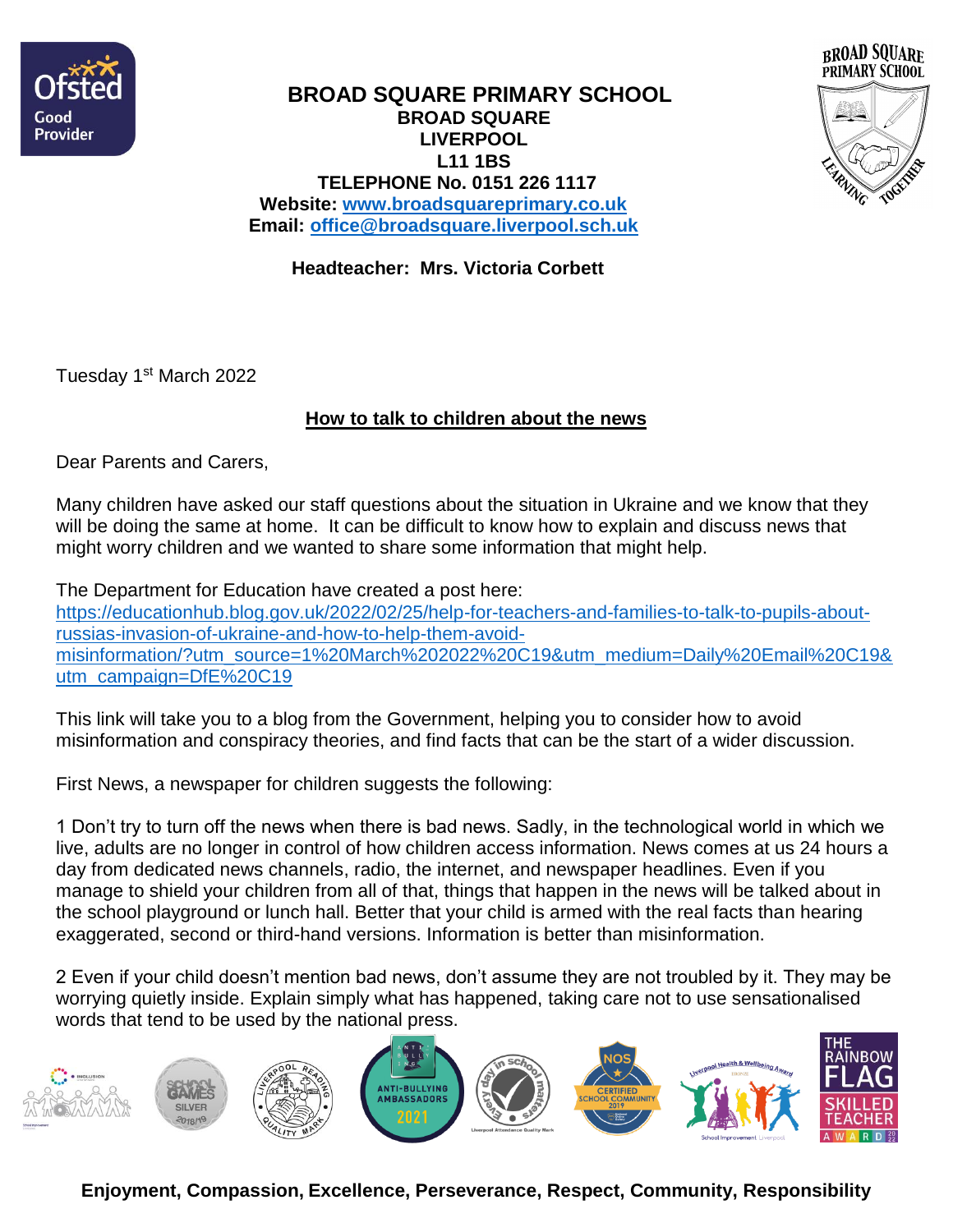

We will reassure them that they are safe in school and you can do the same at home. We will be using resources such as Newsround to help answer children's questions. This is easily accessible to everyone through<https://www.bbc.co.uk/newsround>

As parents, we can all hold our children tighter and focus on the good things that are happening in our lives and the things that we are grateful for as well as discussing things that are concerning.

Newsround has lots of 'Good News' stories to explore together too, showing children that there is good news as well.

If you have any questions at all, please do not hesitate to speak to your child's class teacher or contact the school office.

Kind regards,

Mrs. Corbett



**Enjoyment, Compassion, Excellence, Perseverance, Respect, Community, Responsibility**